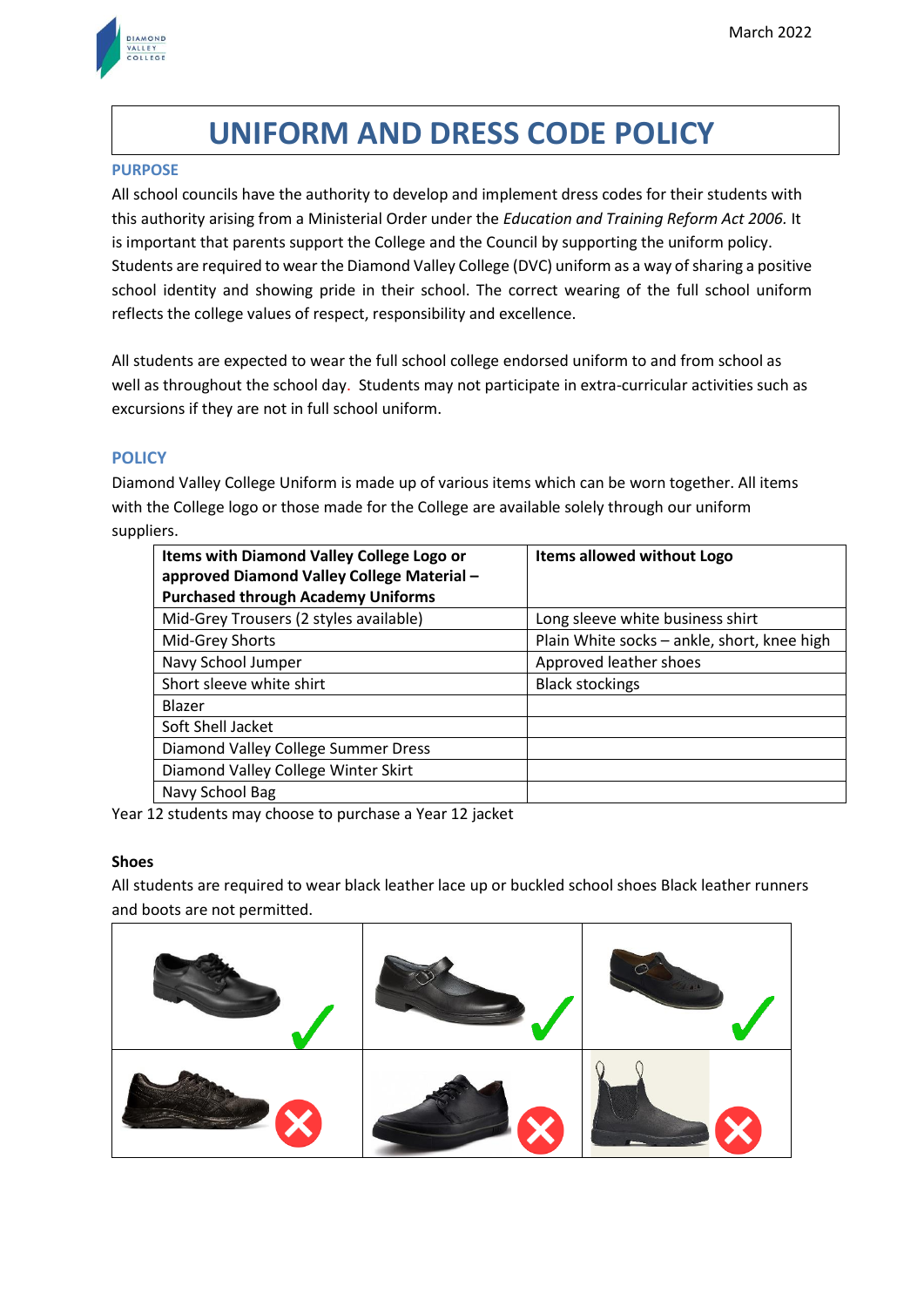

# **Socks/Stockings**:

Plain white socks or Black Stockings

#### **Hair Colour**

Only natural hair colours will be permitted.

#### **Facial Piercings**

Because of occupational health and safety risk any facial piercings should have a small discrete stud (no rings).

#### **Ear Piercings**

Because of occupational health and safety risk all ear piercings should be small and discrete sleepers and studs.

#### **Jewellery**

Jewellery should be kept to a minimum and unobtrusive. All jewellery should be removed or taped over for Physical Education, Sport and Technology or when teachers deem the wearing of jewellery is considered an occupational health and safety risk.

#### **Make Up**

Make up should be kept to a minimum. Nail polish should be natural colours and nail length reasonable.

**Body Art:** All forms of body art should not be visible. Exemptions for cultural or religious reasons should be applied for to the Principal.

#### **Badges**

Students may only wear badges on their uniform if they are school issued or endorsed.

#### **Hair Accessories**

School colours only – white, navy and green.

#### **Scarves**

Plain white or navy in line with school colours

**Hat**  Blue DVC Cap or Bucket Hat

#### **School Bag**:

Navy School Bag with DVC Logo

# **Sport and Physical Education Uniform (including Sports Academy)**

Students are required to change into the Sport and Physical Education uniform for sport and for physical education classes. The Sport and PE uniform consists of: